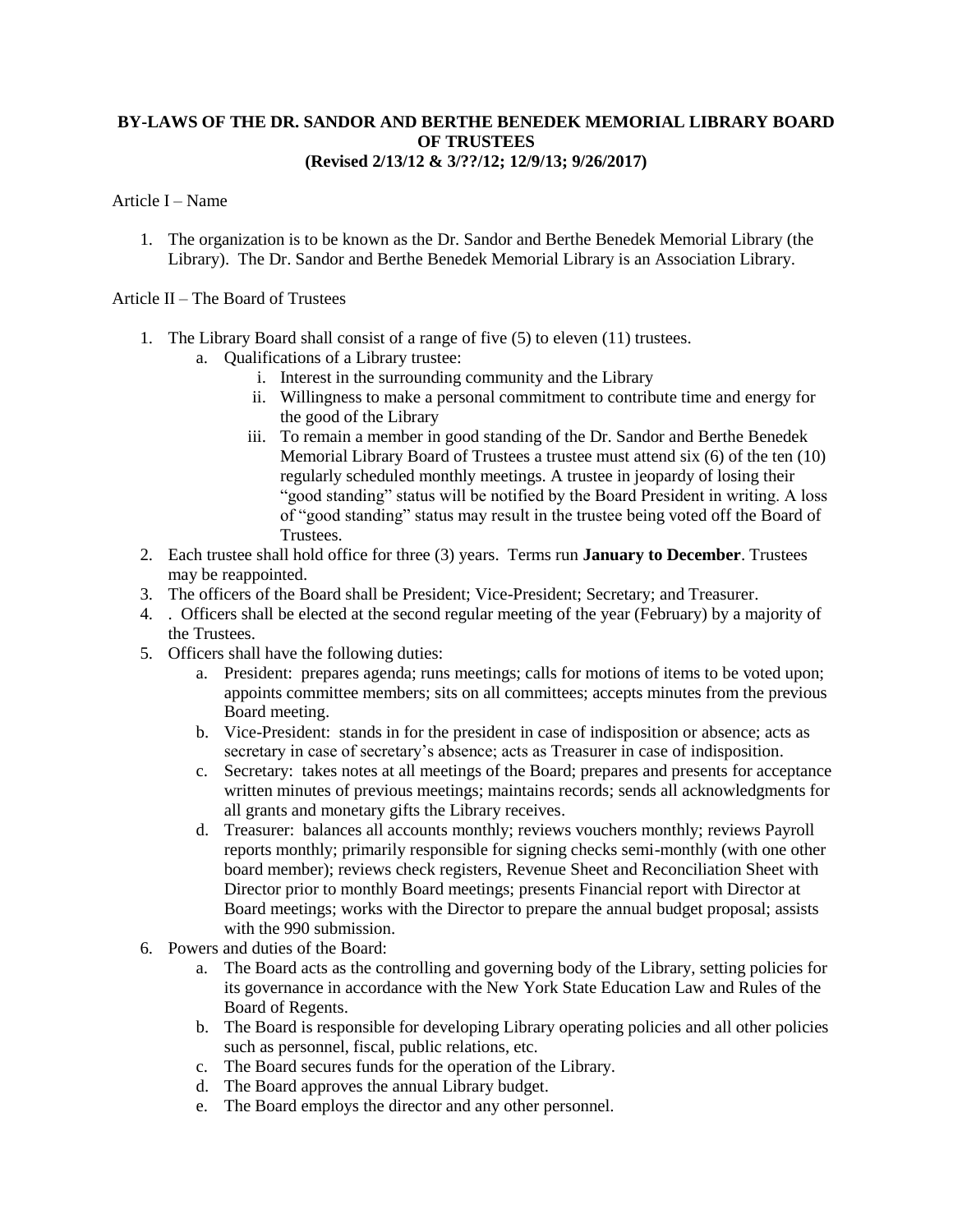- f. The Board shall attend meetings which may be conducive to the good of the Library.
- g. The Board shall approve of the annual report to the community every February.
- h. All Board members are required to read and be familiar with the booklet, Handbook for Library Trustees of New York State.

### Article IV – Meetings

- 1. Ten (10) regular meetings of the Library Board will be held in the Library at 12:00 pm on the fourth (4th) Tuesday of January, February, March, April, May, June, August, September, October, and November.
- 2. All Board meetings shall be open to the public.
- 3. Special meetings shall be held at the call of the President or any three (3) of the trustees. All Board members will be notified of the special meeting. A public notice will be published.
- 4. A majority of the designated number of trustees shall constitute a quorum.
- 5. The order of business shall be as follows:
	- a. Roll Call
	- b. Approval of agenda for current meeting
	- c. Review/Acceptance of minutes of previous meeting
	- d. Financial Report
	- e. Report of the Director, including any correspondence and communications
	- f. Committee Reports (if any)
	- g. Nominations and Elections (if any)
	- h. Unfinished Business (if any)
	- i. New Business (including correspondence the Secretary has received)
	- j. Next meeting date
	- k. Adjournment
- 6. Vacancies among Board trustees may be filled at any regular meeting.
- 7. All meetings will be sent for publication in the local newspaper and posted in the Library by the Director.

Article V – Committees

- 1. Ad hoc committees may be appointed by the president with the approval of the Board. The President of the Board shall appoint all committee members. Non-board members may be appointed to such committees to bring special capabilities for resolution of problems confronting the committee.
- 2. All committee actions are subject to approval of the majority of Trustees at a regularly scheduled Board meeting.

Article VI – The Library Director

- 1. The trustees shall appoint a qualified director who shall be executive and Administrative officer of the Library.
	- a. Must meet New York State Education Guideline for the position of Director.
- 2. The Director shall carry out all the policies of the Library as adopted by the Library Board of Trustees.

Article VII – Equal Opportunity and Non-discrimination policy